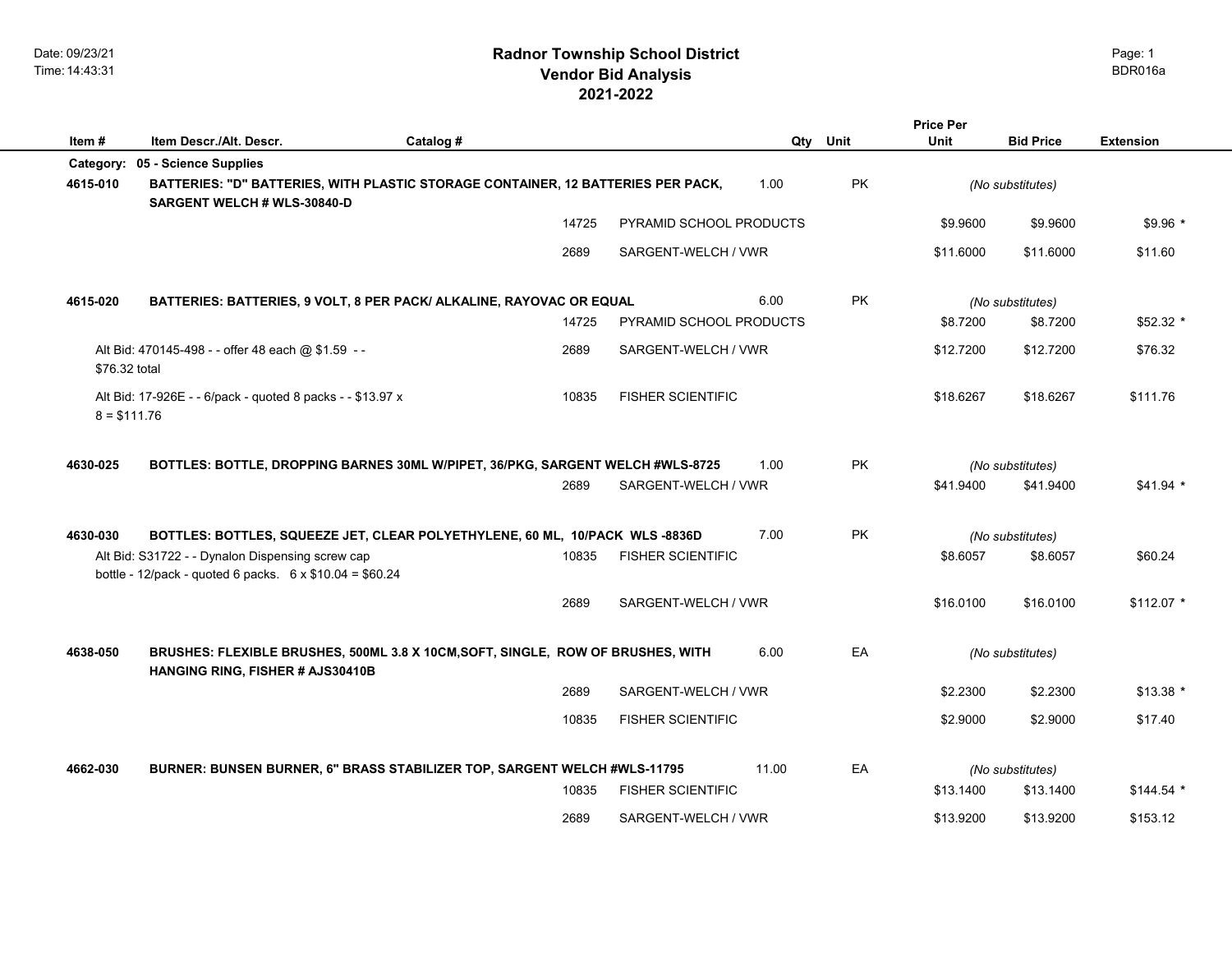|               |                                                                                                                   |           |       |                          |       |                  | <b>Price Per</b> |                  |                  |
|---------------|-------------------------------------------------------------------------------------------------------------------|-----------|-------|--------------------------|-------|------------------|------------------|------------------|------------------|
| Item#         | Item Descr./Alt. Descr.                                                                                           | Catalog # |       |                          | Qty   | Unit             | Unit             | <b>Bid Price</b> | <b>Extension</b> |
|               | Category: 05 - Science Supplies                                                                                   |           |       |                          |       |                  |                  |                  |                  |
| 4667-030      | BUTANE TORCH/LIGHTER: BUTANE SAFETY LIGHTER, ON/OFF SWITCH, ADJUSTABLE FLAME,<br><b>FLINN SCIENTIFIC # AP8960</b> |           |       |                          | 24.00 | EA               |                  | (No substitutes) |                  |
|               |                                                                                                                   |           | 2689  | SARGENT-WELCH / VWR      |       |                  | \$2.9200         | \$2.9200         | \$70.08 *        |
| 4675-030      | CHEMICALS/SOLUTIONS: RGT, ALKA SELTZER, 36/PKG, SARGENT WELCH #WLC3067Y                                           |           |       |                          | 2.00  | <b>PK</b>        |                  | (No substitutes) |                  |
| \$12.57       | Alt Bid: 19-090-822 - - 72/pack - quoted 1 pack @                                                                 |           | 10835 | <b>FISHER SCIENTIFIC</b> |       |                  | \$6.2850         | \$6.2850         | $$12.57$ *       |
| \$14.01 total | Alt Bid: 470230-460 - - offer 3 boxes of 24 @ \$4.67 -                                                            |           | 2689  | SARGENT-WELCH / VWR      |       |                  | \$7,0050         | \$7.0050         | \$14.01          |
| 4675-060      | CHEMICALS/SOLUTIONS: RGT, BAKING POWDER, 200GM, SARGENT WELCH #WLC32204Y                                          |           |       |                          | 2.00  | EA               |                  | (No substitutes) |                  |
|               |                                                                                                                   |           | 2689  | SARGENT-WELCH / VWR      |       |                  | \$0.3300         | \$0.3300         | $$0.66*$         |
| 4675-065      | CHEMICALS/SOLUTIONS: RGT, BENEDICT'S REAGENT, QUALITATIVE 1 LITER, SARGENT WELCH<br>#WLC3259F                     |           | 1.00  | EA                       |       | (No substitutes) |                  |                  |                  |
|               |                                                                                                                   |           | 2689  | SARGENT-WELCH / VWR      |       |                  | \$4.6400         | \$4.6400         | $$4.64*$         |
|               |                                                                                                                   |           | 10835 | <b>FISHER SCIENTIFIC</b> |       |                  | \$8.3200         | \$8.3200         | \$8.32           |
| 4675-190      | CHEMICALS/SOLUTIONS: RGT, FOOD COLORING, 4/PKG, SARGENT WELCH #WLC3799Y                                           |           |       |                          | 8.00  | EA               | (No substitutes) |                  |                  |
|               |                                                                                                                   |           | 2689  | SARGENT-WELCH / VWR      |       |                  | \$1.2800         | \$1.2800         | $$10.24$ *       |
|               |                                                                                                                   |           | 10835 | <b>FISHER SCIENTIFIC</b> |       |                  | \$4.4100         | \$4.4100         | \$35.28          |
| 4675-235      | CHEMICALS/SOLUTIONS: RGT, HYDROGEN PEROXIDE, 3% ACS 500ML, SARGENT WELCH<br>#WLC3922E                             |           | 3.00  | EA                       |       | (No substitutes) |                  |                  |                  |
|               |                                                                                                                   |           | 2689  | SARGENT-WELCH / VWR      |       |                  | \$2.8200         | \$2.8200         | \$8.46 *         |
|               |                                                                                                                   |           | 10835 | <b>FISHER SCIENTIFIC</b> |       |                  | \$4,4000         | \$4.4000         | \$13.20          |
| 4675-236      | CHEMICALS/SOLUTIONS: RGT, HYDROGEN PEROXIDE, 30% 100ML, SARGENT WELCH<br>#WLC3916C                                |           |       |                          | 12.00 | EA               |                  | (No substitutes) |                  |
|               |                                                                                                                   |           | 2689  | SARGENT-WELCH / VWR      |       |                  | \$4.9100         | \$4.9100         | \$58.92 *        |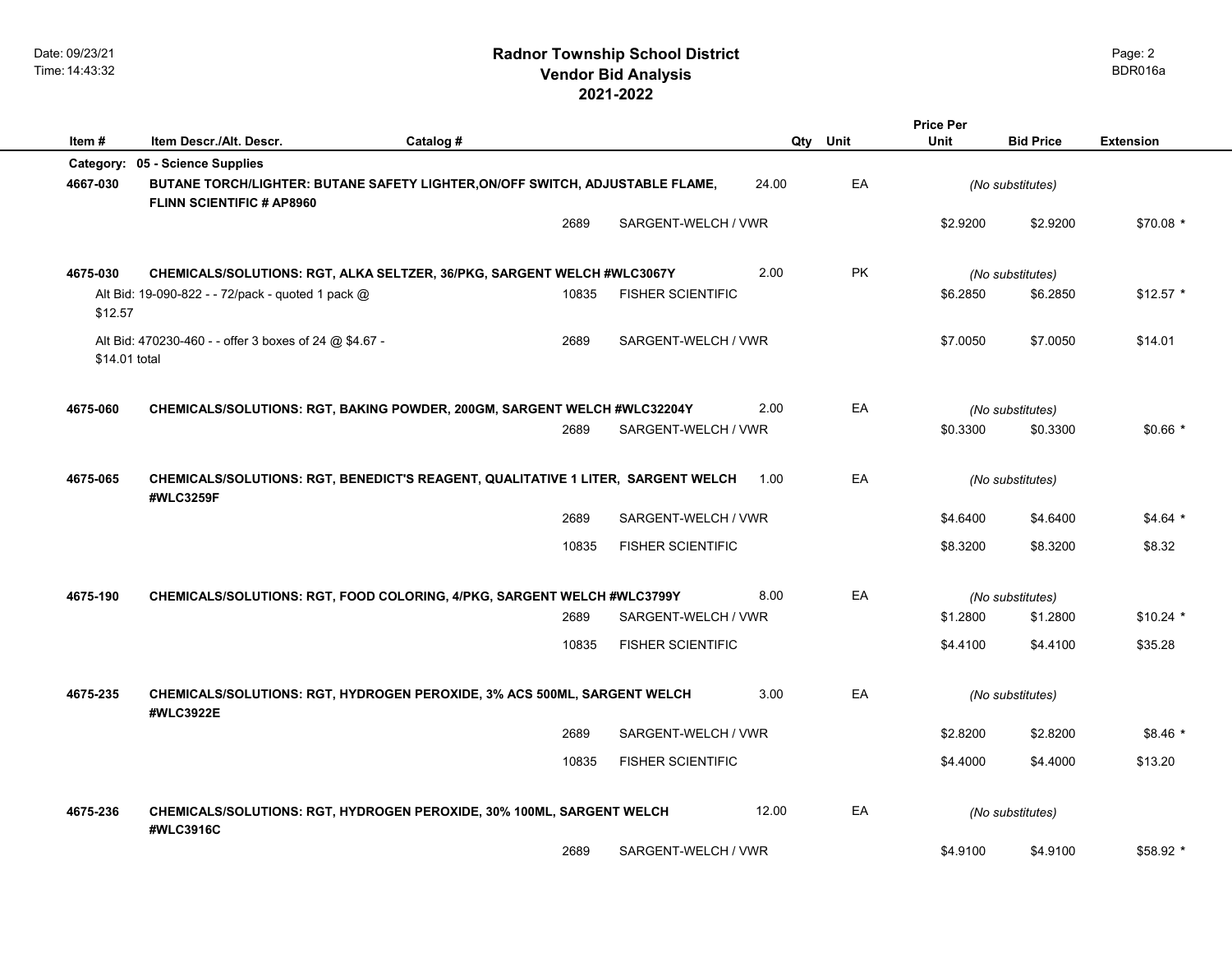|           |                                                            |                                                                                    |                            |                        | <b>Price Per</b> |                  |                  |
|-----------|------------------------------------------------------------|------------------------------------------------------------------------------------|----------------------------|------------------------|------------------|------------------|------------------|
| Item#     | Item Descr./Alt. Descr.                                    | Catalog #                                                                          | Qty                        | Unit                   | Unit             | <b>Bid Price</b> | <b>Extension</b> |
| Category: | 05 - Science Supplies                                      |                                                                                    |                            |                        |                  |                  |                  |
| 4675-237  | <b>WLC98048-06</b>                                         | CHEMICALS/SOLUTIONS: HYRODGEN PEROXIDE, 30 %, 500 ML BOTTLE, SARGENT WELCH         | 1.00                       | EA                     |                  | (No substitutes) |                  |
|           |                                                            | 2689                                                                               | SARGENT-WELCH / VWR        |                        | \$10.2900        | \$10.2900        | $$10.29$ *       |
| 4675-250  |                                                            | CHEMICALS/SOLUTIONS: RGT, ISOPROPYL ALCOHOL, 99% 4LT, SARGENT WELCH #WLC3991H      | 1.00                       | EA                     |                  | (No substitutes) |                  |
|           |                                                            | 2689                                                                               | SARGENT-WELCH / VWR        |                        | \$45.7200        | \$45.7200        | $$45.72$ *       |
|           |                                                            | 10835                                                                              | <b>FISHER SCIENTIFIC</b>   |                        | \$59.8200        | \$59.8200        | \$59.82          |
| 4675-378  | CHEMICALS/SOLUTIONS: PHENOL RED INDICATOR SOLUTION, 100 ML |                                                                                    | 2.00                       | EA                     |                  | (No substitutes) |                  |
|           |                                                            | 10835                                                                              | <b>FISHER SCIENTIFIC</b>   |                        | \$2.4000         | \$2.4000         | $$4.80*$         |
|           |                                                            | 2689                                                                               | SARGENT-WELCH / VWR        |                        | \$3.3200         | \$3.3200         | \$6.64           |
|           |                                                            | 1050                                                                               | CAROLINA BIOLOGICAL SUPPLY |                        | \$19.2600        | \$19.2600        | \$38.52          |
| 4675-430  |                                                            | CHEMICALS/SOLUTIONS: RGT, SILVER NITRATE, LAB 100 GM, SARGENT WELCH #WLC4579R      | 3.00                       | EA                     |                  | (No substitutes) |                  |
|           |                                                            | 2689                                                                               | SARGENT-WELCH / VWR        |                        | \$237.1700       | \$237.1700       | \$711.51 *       |
| 4675-550  |                                                            | CHEMICALS/SOLUTIONS: RGT, YEAST, BREWER'S 100GM, SARGENT WELCH #WL50725            | 2.00                       | EA                     |                  | (No substitutes) |                  |
|           |                                                            | 10835                                                                              | <b>FISHER SCIENTIFIC</b>   |                        | \$4.9700         | \$4.9700         | $$9.94$ *        |
|           |                                                            | 2689                                                                               | SARGENT-WELCH / VWR        |                        | \$7.1300         | \$7.1300         | \$14.26          |
| 4715-011  | SARGENT WELCH #WLS1735-50                                  | CYLINDERS: CYLINDER, GRADUATED, WITH PLASTIC BASE, 10 ML, SUB DIV ML: 0.1, 12/PKG, | 2.00                       | PK                     |                  | (No substitutes) |                  |
|           |                                                            | 2689                                                                               | SARGENT-WELCH / VWR        |                        | \$16.1300        | \$16.1300        | $$32.26$ *       |
|           |                                                            | 10835                                                                              | <b>FISHER SCIENTIFIC</b>   |                        | \$75.8800        | \$75.8800        | \$151.76         |
| 4715-020  |                                                            | CYLINDERS: GRADUATED CYLINDER, 50ML W/BASE, 10/CASE, SARGENT WELCH #WLS-24650D     | 1.00                       | $\mathbb{C}\mathbb{S}$ |                  | (No substitutes) |                  |
|           | Alt Bid: 470199-926 - - offer 10 each @ \$2.67             | 2689                                                                               | SARGENT-WELCH / VWR        |                        | \$26,7000        | \$26.7000        | $$26.70*$        |
|           |                                                            | 10835                                                                              | <b>FISHER SCIENTIFIC</b>   |                        | \$53,3500        | \$53.3500        | \$53.35          |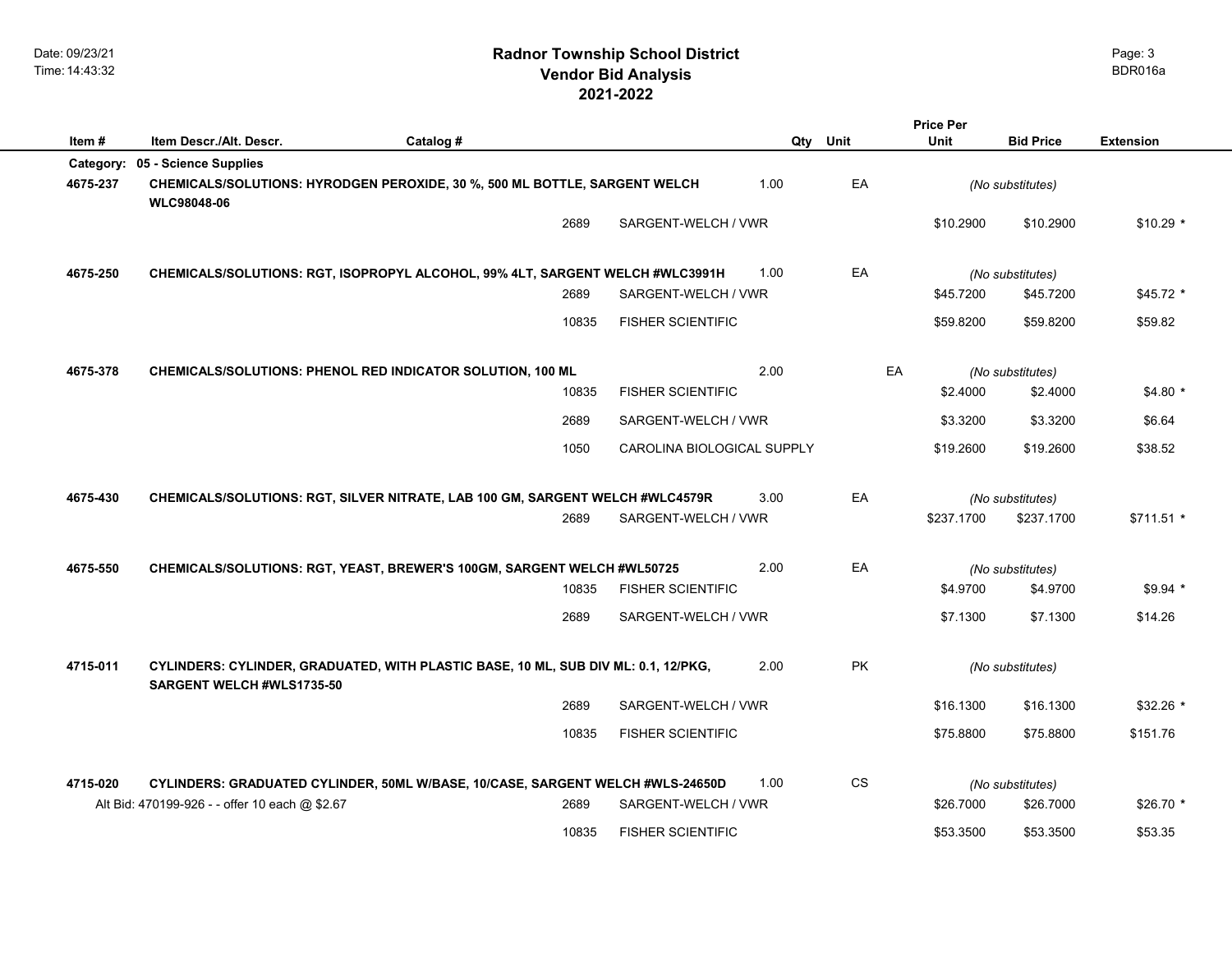Date: 09/23/21 Time: 14:43:32

## **2021-2022 Radnor Township School District Vendor Bid Analysis** BDR016a

|           |                                                                                   |           |       |                            |          |    | <b>Price Per</b> |                  |                  |
|-----------|-----------------------------------------------------------------------------------|-----------|-------|----------------------------|----------|----|------------------|------------------|------------------|
| Item#     | Item Descr./Alt. Descr.                                                           | Catalog # |       |                            | Qty Unit |    | Unit             | <b>Bid Price</b> | <b>Extension</b> |
| Category: | 05 - Science Supplies                                                             |           |       |                            |          |    |                  |                  |                  |
| 4750-010  | FILTER PAPER: FILTER PAPER, WHATMAN 1 12.5CM, 100/PKG, SARGENT WELCH #WLS-33215-F |           |       |                            | 4.00     | PK |                  | (No substitutes) |                  |
|           |                                                                                   |           | 10835 | <b>FISHER SCIENTIFIC</b>   |          |    | \$2.9800         | \$2.9800         | $$11.92$ *       |
|           |                                                                                   |           | 2689  | SARGENT-WELCH / VWR        |          |    | \$13,8600        | \$13.8600        | \$55.44          |
|           |                                                                                   |           | 1050  | CAROLINA BIOLOGICAL SUPPLY |          |    | \$17.5900        | \$17.5900        | \$70.36          |
| 4765-020  | FORCEPS: FORCEPS, FINE-TIPS CURVED 5", SW#WLS-26485                               |           |       |                            | 6.00     | EA |                  | (No substitutes) |                  |
|           | Alt Bid: S08098 - - 4.5"                                                          |           | 10835 | <b>FISHER SCIENTIFIC</b>   |          |    | \$0.8800         | \$0.8800         | \$5.28 *         |
|           |                                                                                   |           | 2689  | SARGENT-WELCH / VWR        |          |    | \$1.1200         | \$1.1200         | \$6.72           |
|           |                                                                                   |           | 1050  | CAROLINA BIOLOGICAL SUPPLY |          |    | \$9.7200         | \$9.7200         | \$58.32          |
| 4765-030  | FORCEPS: FORCEPS, STRAIGHT CORRUGATED 4.5", S W #WLS-26455                        |           |       |                            | 6.00     | EA | (No substitutes) |                  |                  |
|           |                                                                                   |           | 2689  | SARGENT-WELCH / VWR        |          |    | \$0.9000         | \$0.9000         | $$5.40*$         |
|           |                                                                                   |           | 1050  | CAROLINA BIOLOGICAL SUPPLY |          |    | \$3.1900         | \$3.1900         | \$19.14          |
| 4795-060  | GLOVES: GLOVES, NITRILE, LARGE, 100/PKG, #WLS-40289-D.                            |           |       |                            | 24.00    | PK |                  | (No substitutes) |                  |
|           |                                                                                   |           | 14725 | PYRAMID SCHOOL PRODUCTS    |          |    | \$18.9900        | \$18.9900        | \$455.76 *       |
|           |                                                                                   |           | 1050  | CAROLINA BIOLOGICAL SUPPLY |          |    | \$20.5200        | \$20.5200        | \$492.48         |
|           |                                                                                   |           | 2689  | SARGENT-WELCH / VWR        |          |    | \$35.9900        | \$35.9900        | \$863.76         |
|           |                                                                                   |           | 10835 | <b>FISHER SCIENTIFIC</b>   |          |    | \$60.8900        | \$60.8900        | \$1,461.36       |
| 4795-070  | GLOVES: GLOVES, NITRILE, MEDIUM 100/PKG, #WLS-40289-C.                            |           |       |                            | 36.00    | PK |                  | (No substitutes) |                  |
|           |                                                                                   |           | 14725 | PYRAMID SCHOOL PRODUCTS    |          |    | \$18.9900        | \$18.9900        | \$683.64 *       |
|           |                                                                                   |           | 1050  | CAROLINA BIOLOGICAL SUPPLY |          |    | \$20.5200        | \$20.5200        | \$738.72         |
|           |                                                                                   |           | 2689  | SARGENT-WELCH / VWR        |          |    | \$35.9900        | \$35.9900        | \$1,295.64       |
|           |                                                                                   |           | 10835 | <b>FISHER SCIENTIFIC</b>   |          |    | \$69.3100        | \$69.3100        | \$2,495.16       |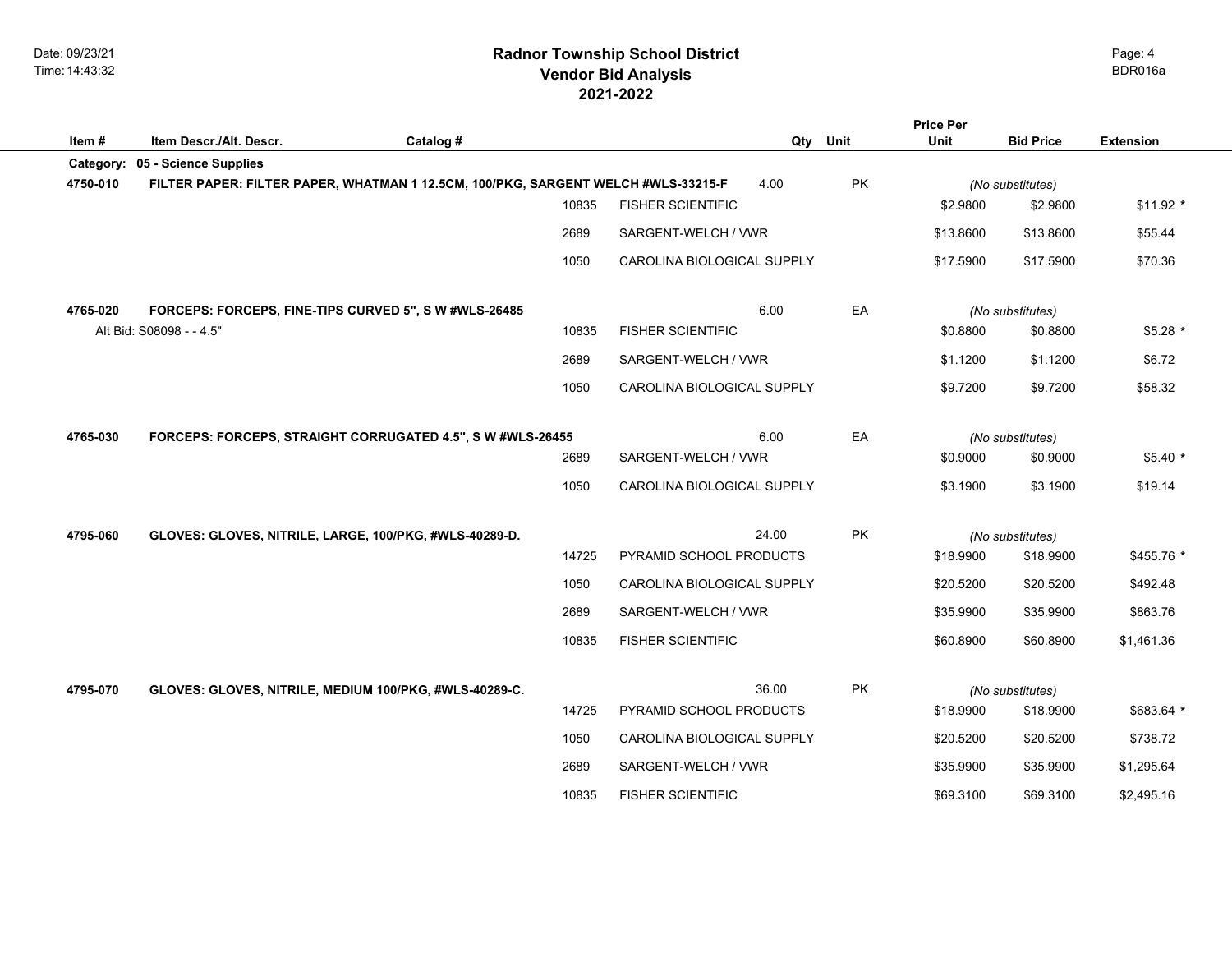Date: 09/23/21 Time: 14:43:32

## **2021-2022 Radnor Township School District Vendor Bid Analysis** BDR016a

| Item#        | Item Descr./Alt. Descr.                                   | Catalog #                                                                         |                            | Qty Unit |           | <b>Price Per</b><br>Unit | <b>Bid Price</b> | <b>Extension</b> |
|--------------|-----------------------------------------------------------|-----------------------------------------------------------------------------------|----------------------------|----------|-----------|--------------------------|------------------|------------------|
| Category:    | 05 - Science Supplies                                     |                                                                                   |                            |          |           |                          |                  |                  |
| 4795-080     | GLOVES: GLOVES, NITRILE, SMALL, 100/PKG #WLS-40289-B.     |                                                                                   |                            | 24.00    | <b>PK</b> |                          | (No substitutes) |                  |
|              |                                                           | 14725                                                                             | PYRAMID SCHOOL PRODUCTS    |          |           | \$18,9900                | \$18.9900        | \$455.76 *       |
|              |                                                           | 1050                                                                              | CAROLINA BIOLOGICAL SUPPLY |          |           | \$20.5200                | \$20.5200        | \$492.48         |
|              |                                                           | 2689                                                                              | SARGENT-WELCH / VWR        |          |           | \$35.9900                | \$35.9900        | \$863.76         |
|              |                                                           | 10835                                                                             | <b>FISHER SCIENTIFIC</b>   |          |           | \$60.8900                | \$60.8900        | \$1,461.36       |
| 4830-010     |                                                           | MAGNETS: MAGNET, BAR STEEL W/KEEPER 6" 2/SET, SARGENT WELCH #WLS-44375-30         |                            | 6.00     | EA        |                          | (No substitutes) |                  |
|              |                                                           | 10835                                                                             | <b>FISHER SCIENTIFIC</b>   |          |           | \$7.5600                 | \$7.5600         | $$45.36*$        |
|              | Alt Bid: 470005-612 - - offer without keeper              | 2689                                                                              | SARGENT-WELCH / VWR        |          |           | \$9.8200                 | \$9.8200         | \$58.92          |
| 4835-031     |                                                           | MEASURES: METERSTICK, HARDWOOD, NO METAL ENDS S/W #WLS-44685                      |                            | 30.00    | EA        |                          | (No substitutes) |                  |
|              |                                                           | 2689                                                                              | SARGENT-WELCH / VWR        |          |           | \$2.0100                 | \$2.0100         | $$60.30*$        |
|              |                                                           | 10835                                                                             | <b>FISHER SCIENTIFIC</b>   |          |           | \$2.6500                 | \$2.6500         | \$79.50          |
|              |                                                           | 1050                                                                              | CAROLINA BIOLOGICAL SUPPLY |          |           | \$4.1800                 | \$4.1800         | \$125.40         |
| 4835-040     |                                                           | MEASURES: RULER, CLEAR FLAT FLEXIBLE, SAF-T, 12/PKG, SARGENT WELCH #WLS-44675-30. |                            | 8.00     | EA        |                          | (No substitutes) |                  |
|              |                                                           | 1050                                                                              | CAROLINA BIOLOGICAL SUPPLY |          |           | \$7.7800                 | \$7.7800         | $$62.24$ *       |
|              |                                                           | 10835                                                                             | <b>FISHER SCIENTIFIC</b>   |          |           | \$9.5400                 | \$9.5400         | \$76.32          |
|              |                                                           | 2689                                                                              | SARGENT-WELCH / VWR        |          |           | \$16.8600                | \$16.8600        | \$134.88         |
| 4870-045     |                                                           | MISCELLANEOUS: STRAWS, DRINKING, 50/PKG, SARGENT WELCH #WL-5847K                  |                            | 4.00     | <b>PK</b> |                          | (No substitutes) |                  |
| \$3.30 total | Alt Bid: 470012-740 - - offer 2 packs of 100 @ \$1.65 - - | 2689                                                                              | SARGENT-WELCH / VWR        |          |           | \$0.8250                 | \$0.8250         | $$3.30*$         |
| 4870-050     |                                                           | MISCELLANEOUS: COTTON BALLS, 100/PKG, NEO SCIENCE #P4-98-6201.                    |                            | 2.00     | <b>PK</b> |                          | (No substitutes) |                  |
|              | Alt Bid: 470150-444 - - offer packs of 300 @ \$1.22       | 2689                                                                              | SARGENT-WELCH / VWR        |          |           | \$0.6100                 | \$0.6100         | $$1.22$ *        |
|              |                                                           | 10835                                                                             | <b>FISHER SCIENTIFIC</b>   |          |           | \$2.6400                 | \$2.6400         | \$5.28           |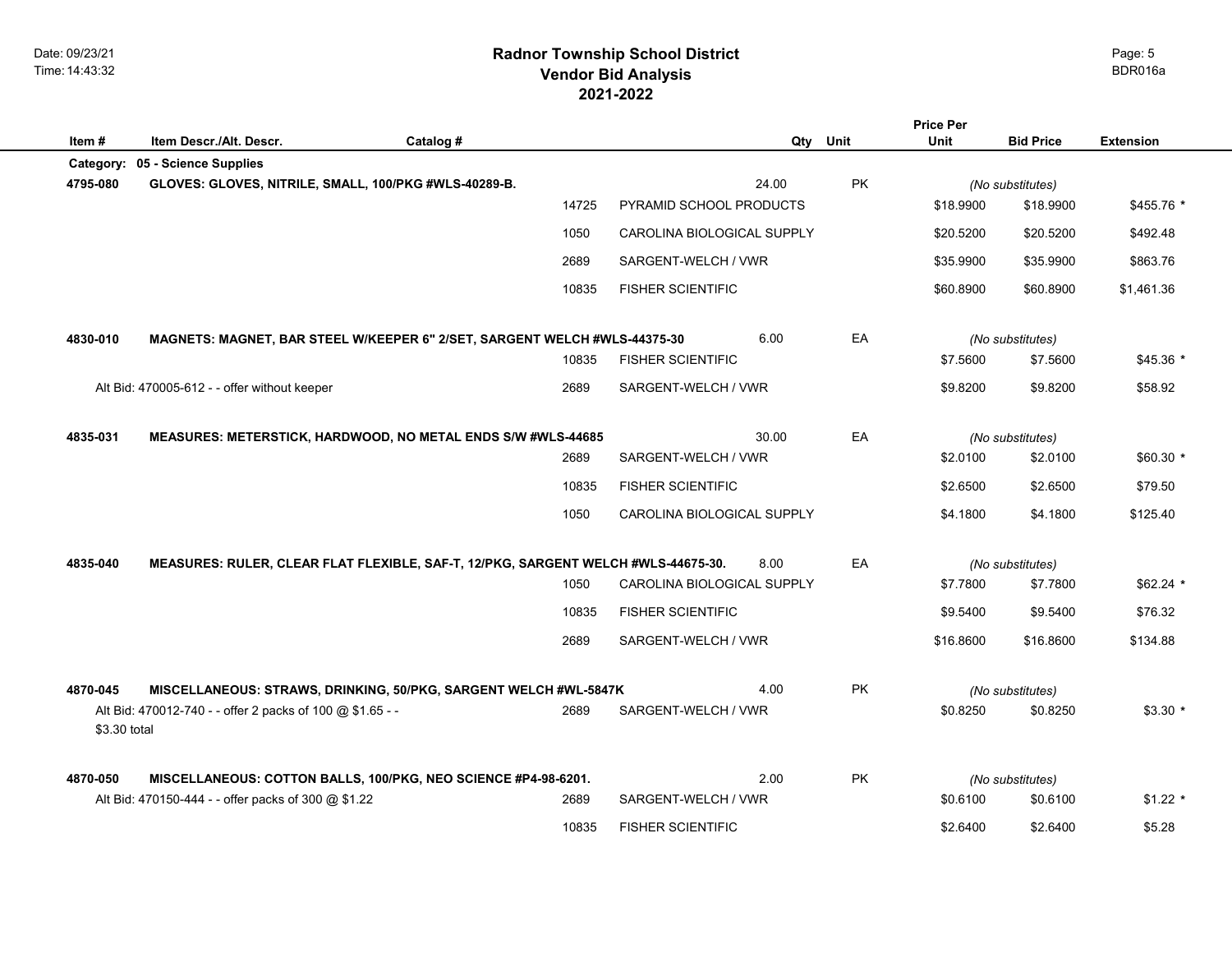|          |                                                                           |           |       |                                   |          |           | <b>Price Per</b> |                  |                  |
|----------|---------------------------------------------------------------------------|-----------|-------|-----------------------------------|----------|-----------|------------------|------------------|------------------|
| Item#    | Item Descr./Alt. Descr.                                                   | Catalog # |       |                                   | Qty Unit |           | Unit             | <b>Bid Price</b> | <b>Extension</b> |
|          | Category: 05 - Science Supplies                                           |           |       |                                   |          |           |                  |                  |                  |
| 4870-130 | MISCELLANEOUS: SPOON, PLASTIC, 50/PKG, SARGENT WELCH #WLS75161.           |           |       |                                   | 6.00     | PK        |                  | (No substitutes) |                  |
|          | Alt Bid: S04175MKC - - 100/pk - quoted 3 packs --                         |           | 10835 | <b>FISHER SCIENTIFIC</b>          |          |           | \$1.5800         | \$1.5800         | $$9.48*$         |
|          | $$3.16 \times 3 = $9.48$                                                  |           |       |                                   |          |           |                  |                  |                  |
|          | Alt Bid: 470161-492 - - offer 3 packs of 100 @ \$13.14 -                  |           | 2689  | SARGENT-WELCH / VWR               |          |           | \$6.5700         | \$6.5700         | \$39.42          |
|          | - \$39.42 total                                                           |           |       |                                   |          |           |                  |                  |                  |
| 4870-291 | MISCELLANEOUS: BOTTLE, SPRAY, 500 ML, CAROLINA BIOLOGICAL 665565 OR EQUAL |           |       |                                   | 12.00    | EA        |                  | (No substitutes) |                  |
|          |                                                                           |           | 2689  | SARGENT-WELCH / VWR               |          |           | \$2.0700         | \$2.0700         | $$24.84$ *       |
|          | Alt Bid: S37064 - - OFFER - 1000mL Dynalon Quick                          |           | 10835 | <b>FISHER SCIENTIFIC</b>          |          |           | \$4.7400         | \$4.7400         | \$56.88          |
|          | Mist HDPE Sprayer Bottle                                                  |           |       |                                   |          |           |                  |                  |                  |
|          |                                                                           |           | 1050  | CAROLINA BIOLOGICAL SUPPLY        |          |           | \$6.9700         | \$6.9700         | \$83.64          |
|          |                                                                           |           |       |                                   |          |           |                  |                  |                  |
| 4870-310 | MISCELLANEOUS: STEEL WOOL, 500GM, SARGENT WELCH #WLC4781T                 |           |       |                                   | 3.00     | EA        |                  | (No substitutes) |                  |
|          |                                                                           |           | 2689  | SARGENT-WELCH / VWR               |          |           | \$4.0800         | \$4.0800         | $$12.24$ *       |
|          | Alt Bid: AES#7002 - - bag of 16                                           |           | 14725 | PYRAMID SCHOOL PRODUCTS           |          |           | \$6.9900         | \$6.9900         | \$20.97          |
|          |                                                                           |           | 10835 | <b>FISHER SCIENTIFIC</b>          |          |           | \$15,0000        | \$15,0000        | \$45.00          |
|          |                                                                           |           |       |                                   |          |           |                  |                  |                  |
| 4870-370 | MISCELLANEOUS: TOOTHPICKS, FLAT, 750/PKG, SARGENT WELCH #WL908831         |           |       |                                   | 24.00    | <b>PK</b> |                  | (No substitutes) |                  |
|          |                                                                           |           | 2689  | SARGENT-WELCH / VWR               |          |           | \$1.3200         | \$1.3200         | $$31.68$ *       |
|          |                                                                           |           | 10835 | <b>FISHER SCIENTIFIC</b>          |          |           | \$5.6200         | \$5.6200         | \$134.88         |
| 4870-390 | MISCELLANEOUS: HOT HAND PROTECTOR, SCIENCE KIT #S/K69610                  |           |       |                                   | 2.00     | EA        |                  | (No substitutes) |                  |
|          |                                                                           |           | 2689  | SARGENT-WELCH / VWR               |          |           | \$8.0500         | \$8.0500         | $$16.10*$        |
|          | Alt Bid: S47371D - - Bel-Art SP Scienceware Hot-Hand                      |           | 10835 | <b>FISHER SCIENTIFIC</b>          |          |           | \$16,0600        | \$16,0600        | \$32.12          |
|          | <b>Protector Glove/Mitt</b>                                               |           |       |                                   |          |           |                  |                  |                  |
|          |                                                                           |           | 1050  | <b>CAROLINA BIOLOGICAL SUPPLY</b> |          |           | \$21.1900        | \$21.1900        | \$42.38          |